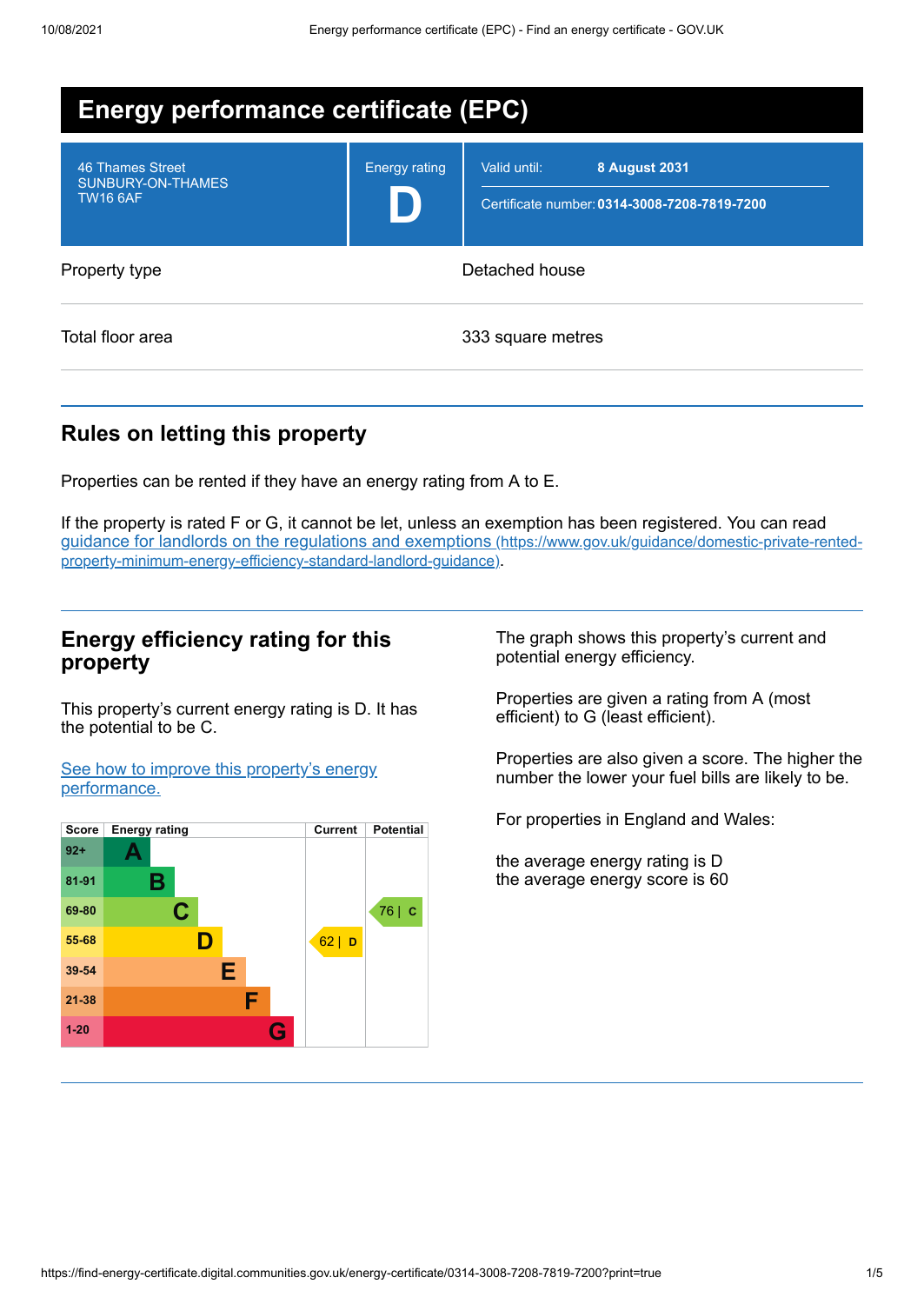# **Breakdown of property's energy performance**

This section shows the energy performance for features of this property. The assessment does not consider the condition of a feature and how well it is working.

Each feature is assessed as one of the following:

- very good (most efficient)
- good
- average
- poor
- very poor (least efficient)

When the description says "assumed", it means that the feature could not be inspected and an assumption has been made based on the property's age and type.

| <b>Feature</b>       | <b>Description</b>                             | Rating    |
|----------------------|------------------------------------------------|-----------|
| Wall                 | Solid brick, as built, no insulation (assumed) | Very poor |
| Roof                 | Roof room(s), insulated (assumed)              | Good      |
| Window               | Partial double glazing                         | Average   |
| Main heating         | Boiler and radiators, mains gas                | Good      |
| Main heating control | Programmer, room thermostat and TRVs           | Good      |
| Hot water            | From main system                               | Good      |
| Lighting             | Low energy lighting in all fixed outlets       | Very good |
| Floor                | Solid, no insulation (assumed)                 | N/A       |
| Secondary heating    | Room heaters, wood logs                        | N/A       |

### **Low and zero carbon energy sources**

Low and zero carbon energy sources release very little or no CO2. Installing these sources may help reduce energy bills as well as cutting carbon emissions. The following low or zero carbon energy sources are installed in this property:

• Biomass secondary heating

### **Primary energy use**

The primary energy use for this property per year is 194 kilowatt hours per square metre (kWh/m2).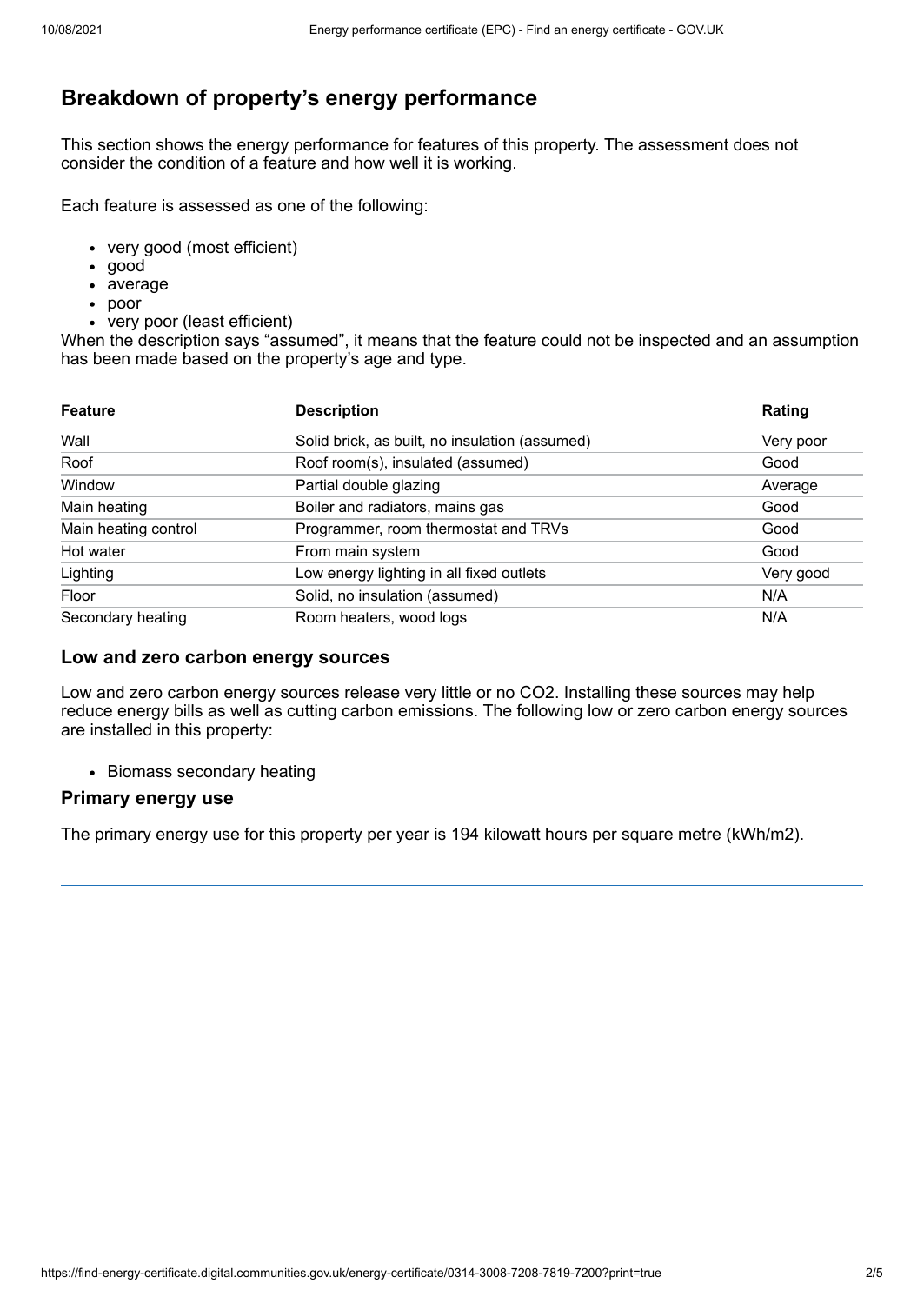## **Environmental impact of this property**

One of the biggest contributors to climate change is carbon dioxide (CO2). The energy used for heating, lighting and power in our homes produces over a quarter of the UK's CO2 emissions.

| An average household<br>produces | 6 tonnes of CO <sub>2</sub> |  |
|----------------------------------|-----------------------------|--|
| This property produces           | 10.0 tonnes of CO2          |  |

This property's potential production 6.3 tonnes of CO2

By making the [recommended](#page-2-0) changes, you could reduce this property's CO2 emissions by 3.7 tonnes per year. This will help to protect the environment.

Environmental impact ratings are based on assumptions about average occupancy and energy use. They may not reflect how energy is consumed by the people living at the property.

# <span id="page-2-0"></span>**How to improve this property's energy performance**

Making any of the recommended changes will improve this property's energy efficiency.

If you make all of the recommended changes, this will improve the property's energy rating and score from D (62) to C (76).

| Recommendation                          | <b>Typical installation cost</b> | <b>Typical yearly saving</b> |
|-----------------------------------------|----------------------------------|------------------------------|
| 1. Internal or external wall insulation | £4.000 - £14.000                 | £622                         |
| 2. Solar photovoltaic panels            | £3.500 - £5.500                  | £350                         |

## **Paying for energy improvements**

Find energy grants and ways to save energy in your home. [\(https://www.gov.uk/improve-energy-efficiency\)](https://www.gov.uk/improve-energy-efficiency)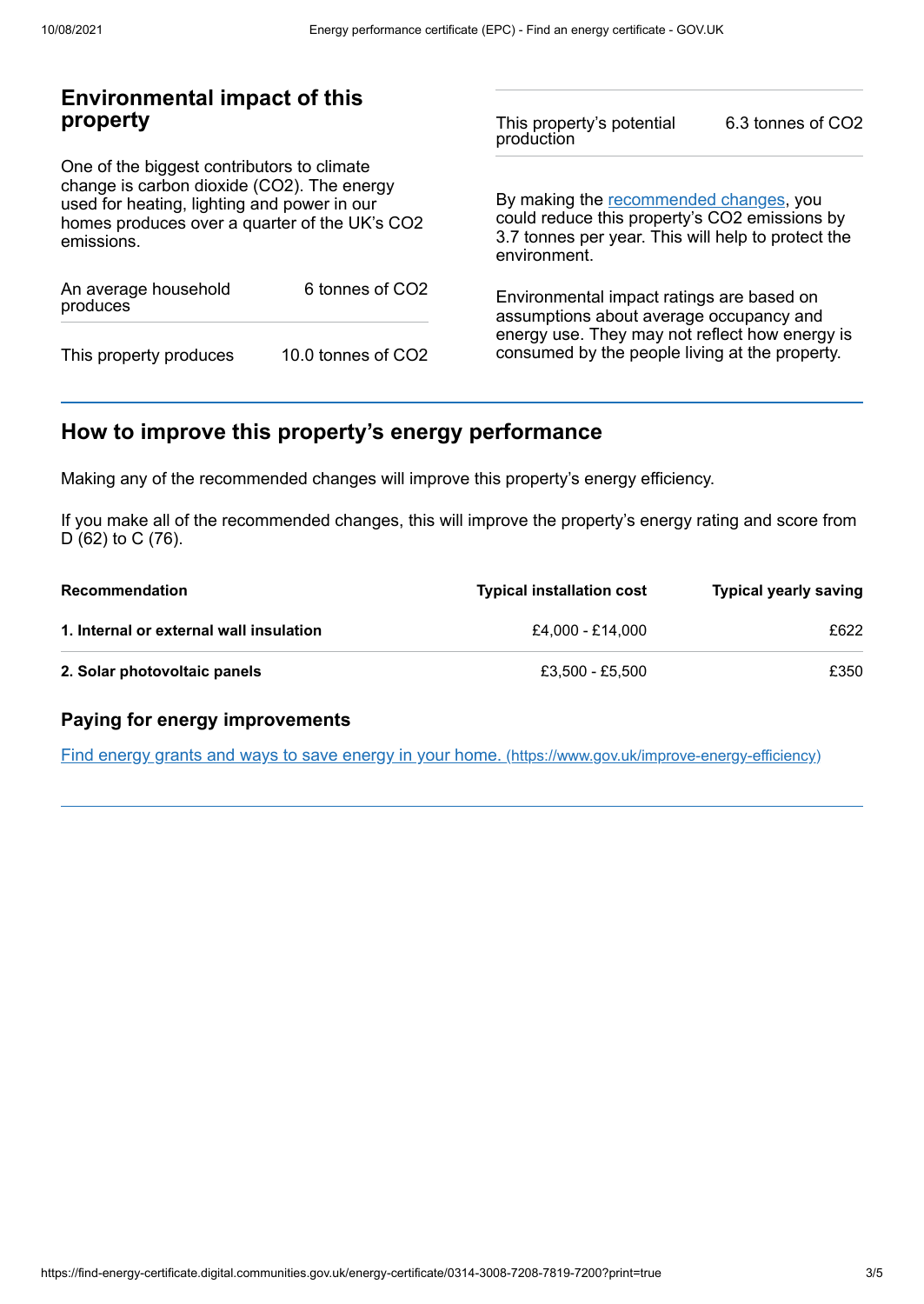## **Estimated energy use and potential savings**

| Estimated yearly energy<br>cost for this property | £2289 |
|---------------------------------------------------|-------|
| Potential saving                                  | £622  |

The estimated cost shows how much the average household would spend in this property for heating, lighting and hot water. It is not based on how energy is used by the people living at the property.

The estimated saving is based on making all of the [recommendations](#page-2-0) in how to improve this property's energy performance.

For advice on how to reduce your energy bills visit Simple Energy Advice [\(https://www.simpleenergyadvice.org.uk/\)](https://www.simpleenergyadvice.org.uk/).

### **Heating use in this property**

Heating a property usually makes up the majority of energy costs.

### **Estimated energy used to heat this property**

| Space heating | 41103 kWh per year |
|---------------|--------------------|
| Water heating | 3071 kWh per year  |

## Potential energy savings by installing insulation

| Type of insulation     | Amount of energy saved |
|------------------------|------------------------|
| <b>Loft insulation</b> | 1139 kWh per year      |
| Solid wall insulation  | 13846 kWh per year     |

You might be able to receive Renewable Heat Incentive payments [\(https://www.gov.uk/domestic](https://www.gov.uk/domestic-renewable-heat-incentive)renewable-heat-incentive). This will help to reduce carbon emissions by replacing your existing heating system with one that generates renewable heat. The estimated energy required for space and water heating will form the basis of the payments.